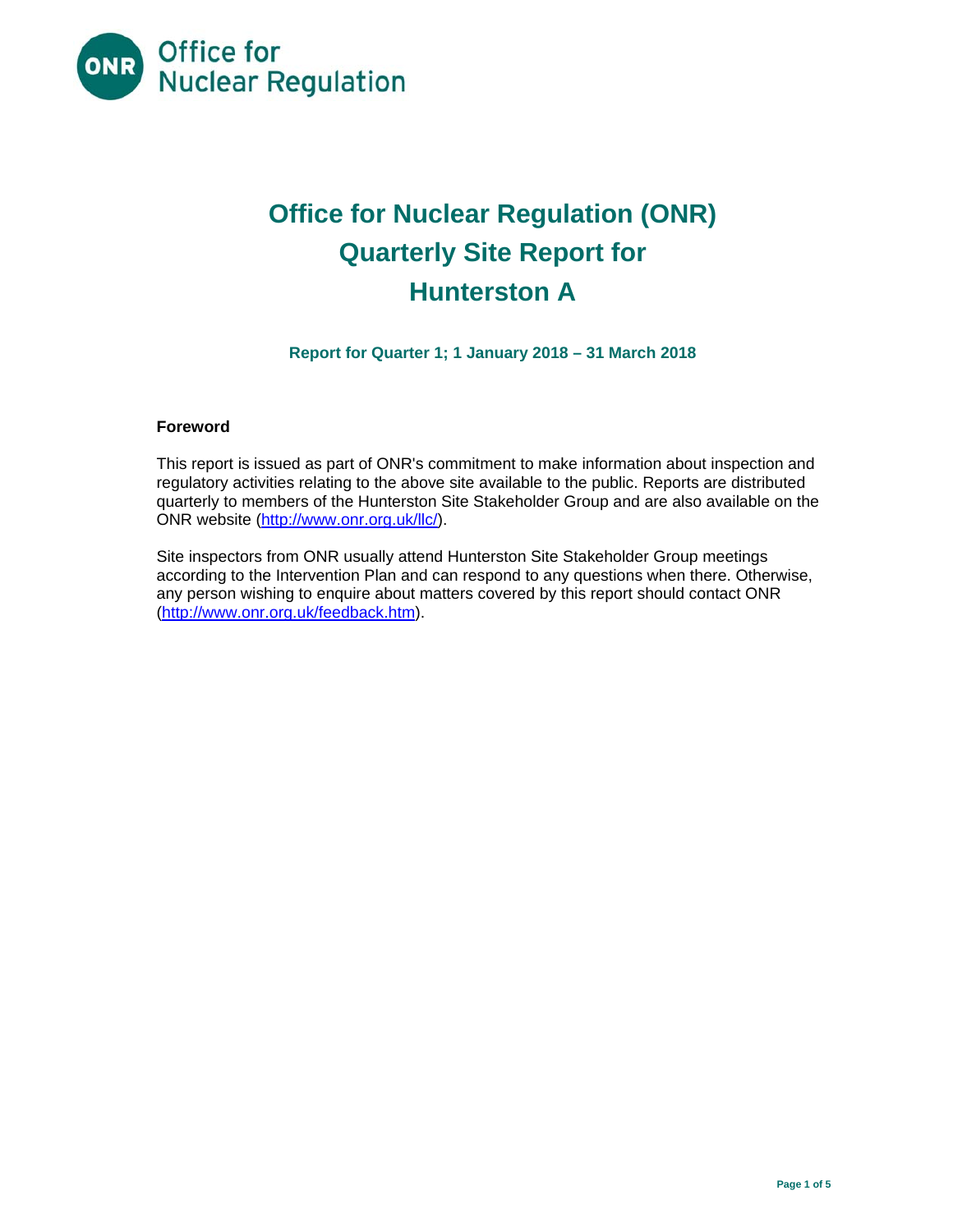## **TABLE OF CONTENTS**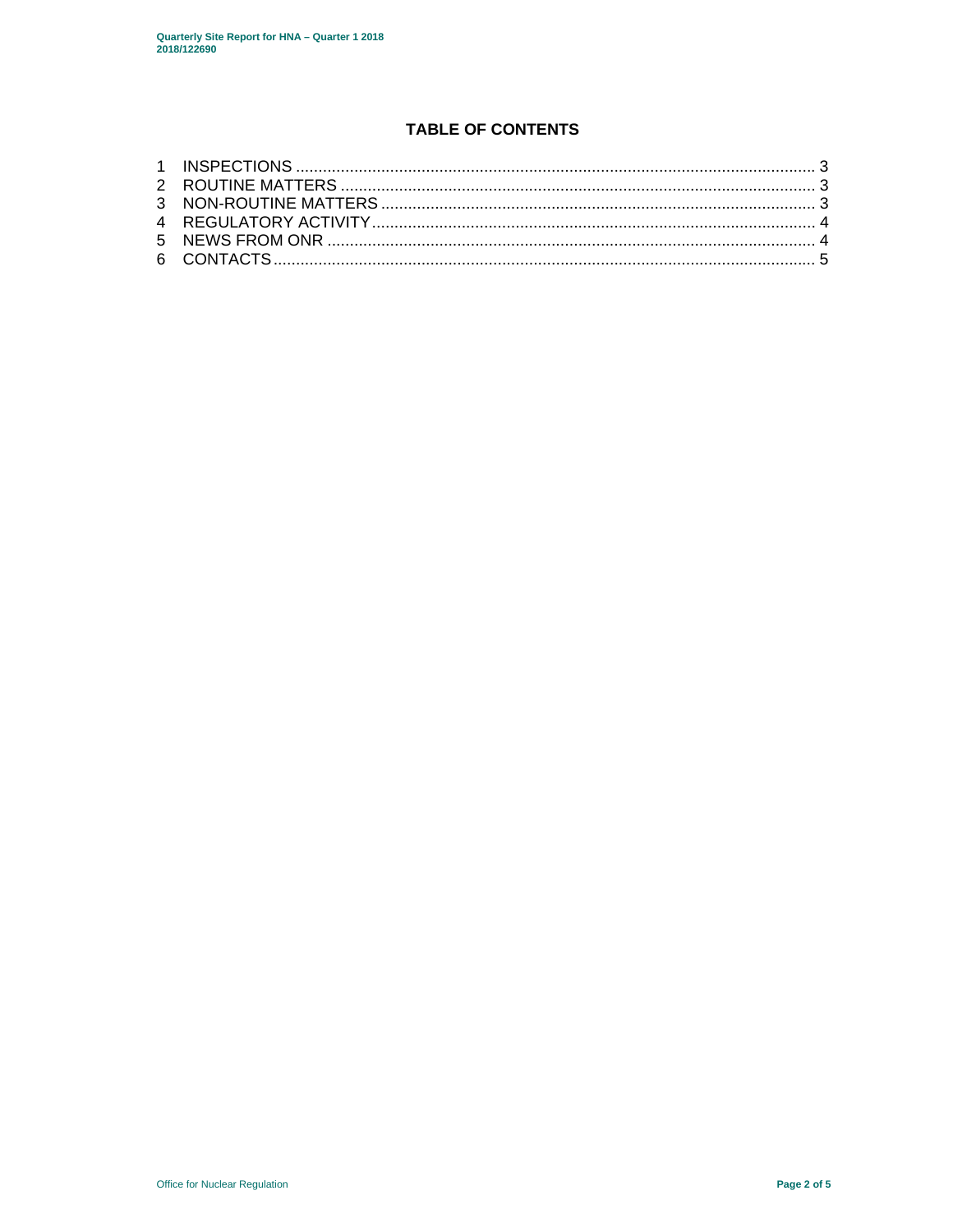#### **1 INSPECTIONS**

#### **1.1 Dates of inspection**

ONR attended Hunterston A (HNA) site on the following dates: -

 $12 - 13$  March 2018

A routine regulatory visit was scheduled for 5 – 8 March 2018.

### **2 ROUTINE MATTERS**

#### **2.1 Inspections**

Inspections are undertaken as part of the process for monitoring compliance with:

- The conditions attached by ONR to the nuclear site licence granted under the Nuclear Installations Act 1965 (NIA65) (as amended);
- The Health and Safety at Work Act 1974 (HSWA74);
- The Energy Act 2013; and
- Regulations made under HSWA74, for example the Ionising Radiations Regulations 1999 (IRR99) and the Management of Health and Safety at Work Regulations 1999 (MHSWR99).

The inspections entail monitoring licensee's actions on the site in relation to incidents, operations, maintenance, projects, modifications, safety case changes and any other matters that may affect safety. The licensee is required to make and implement adequate arrangements under conditions attached to the licence in order to ensure legal compliance. Inspections seek to judge both the adequacy of these arrangements and their implementation.

#### **2.2 Other work**

Three ONR inspectors attended HNA site for a meeting requested by Magnox Ltd to discuss their proposed Risk-Based De-Planting (RBDP) process. The inspectors included the corporate inspector, the site inspector and a specialist mechanical engineering inspector. The meeting proved to be useful enabling ONR to better understand the proposal and provide initial guidance on associated regulatory expectations.

During this period HNA requested a formal ONR Approval to a change to their Emergency Arrangements relating to a role change and the removal of the requirement for a duty responder to be present on the site during silent hours. The Approval was requested under LC11 (Emergency arrangements). ONR is considering this request and will publish their regulatory decision once the assessment phase has been completed.

#### **3 NON-ROUTINE MATTERS**

Licensees are required to have arrangements to respond to non-routine matters and incidents. ONR inspectors judge the adequacy of the licensee's response, including actions taken to implement any necessary improvements.

There were no significant safety matters reported during this period.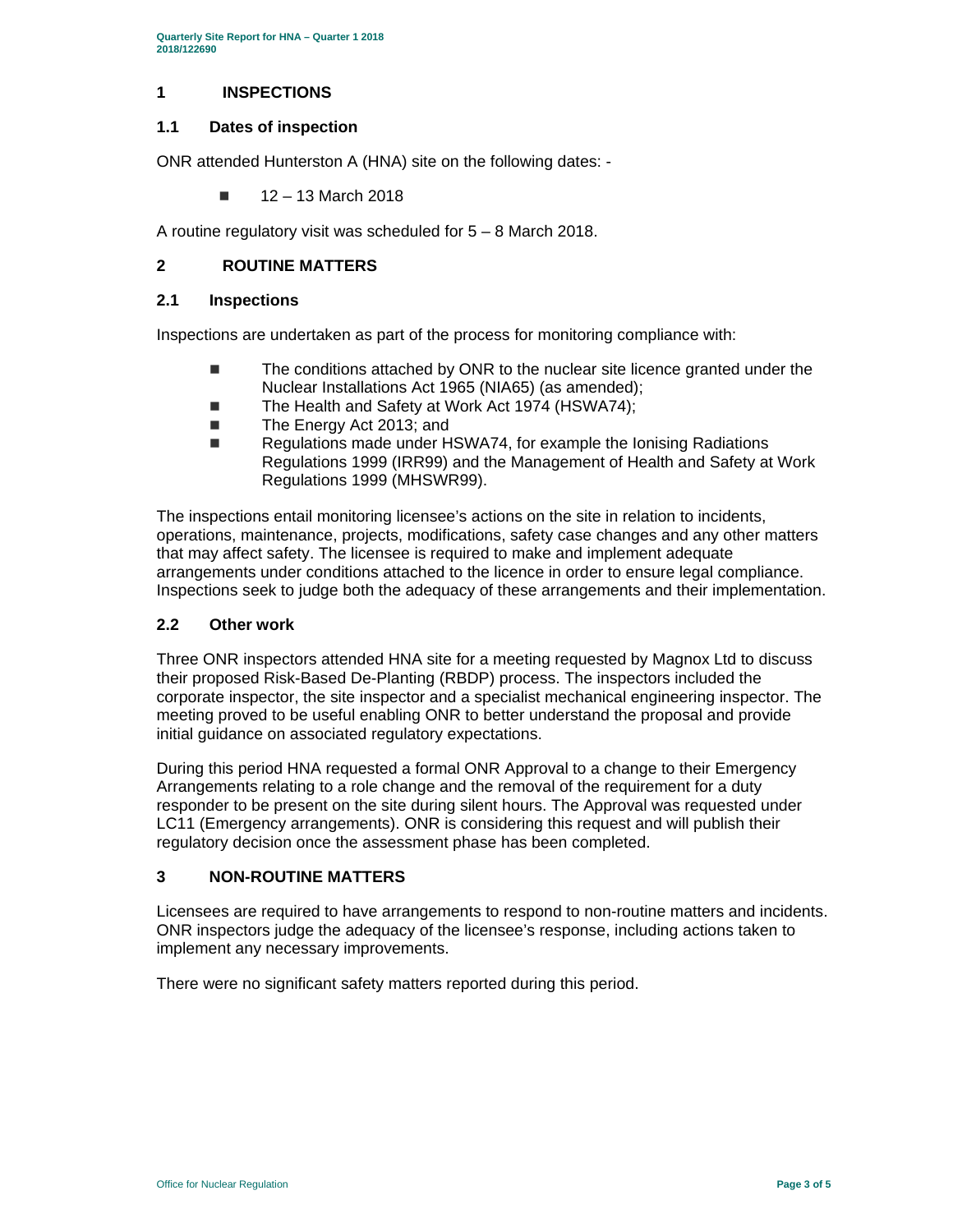#### **4 REGULATORY ACTIVITY**

ONR may issue formal documents to ensure compliance with regulatory requirements. Under nuclear site Licence Conditions (LC - http://www.onr.org.uk/documents/licence-conditionhandbook.pdf) ONR issues regulatory documents which either permit an activity or require some form of action to be taken; these are usually collectively termed 'licence instruments' (LI), but can take other forms. In addition, inspectors may issue enforcement notices to secure improvements to safety.

No enforcement notices or Lis were issued during the reporting period.

Reports detailing regulatory decisions are available on the ONR website at http://www.onr.org.uk/pars/.

## **5 NEWS FROM ONR**

For the latest news and updates from ONR, please visit the ONR website and sign up for our e-bulletin (http://www.onr.org.uk/ebulletin/index.htm).

In January 2018, ONR received the results of its first external stakeholder survey which was undertaken by YouGov on behalf of ONR. A broad range of stakeholders were invited to participate in an online survey, with 351 responses received. In addition to the online survey, a number of in depth interviews were also completed with stakeholders. Whilst overall the results demonstrate ONR is seen as a high performing organisation with good levels of stakeholder confidence, there are areas where improvements can be made and we will be working with our divisions on those in the coming months. Further details about the survey results can be found in our March 2018 newsletter which is available on ONR's website.

In February 2018, ONR held its first webinar following the publication of the 'Guide to enabling regulation in practice.' Chief Nuclear Inspector, Mark Foy and Deputy Chief Inspector, Mike Finnerty, were on hand to answer questions about the guide which has been designed to illustrate working examples of enabling regulation in practice. This is a new channel of communication for ONR and we'll be holding further webinars on different topics over the coming months. If you would like to join future webinars then please get in touch with the ONR Communications team via contact@onr.gov.uk

In March 2018, ONR held the first of two meetings this year with representatives from across the NGO community. Held in Birmingham, the meeting was attended by 15 NGO representatives from 11 different organisations. Topics discussed included: Domestic Safeguards pending the withdrawal of the UK from Euratom; Emergency Planning Arrangements; and the ONR Stakeholder Survey results. The next meeting is scheduled to take place in October 2018. We are keen to increase the number of people engaging with ONR on nuclear safety and security issues and would like to invite members of SSGs, and LCCs to join our engagement programme. For more details please get in touch via contact@onr.gov.uk